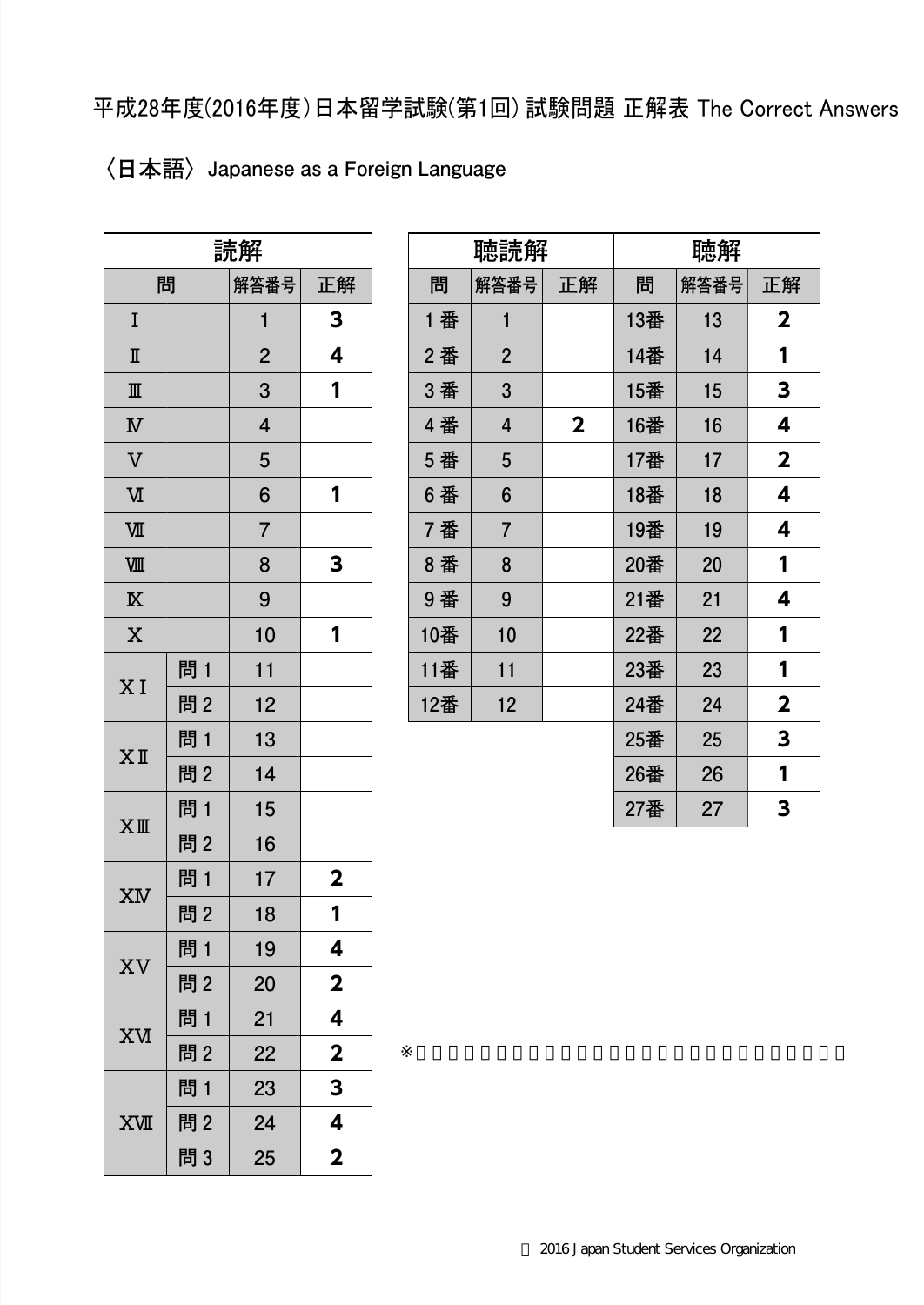## 〈理 科〉 Science

| 物理 Physics              |     |                |                         |
|-------------------------|-----|----------------|-------------------------|
| 問 Q.                    |     | 解答番号<br>row    | 正解 A.                   |
|                         | 問 1 | 1              | 3                       |
|                         | 問2  | $\overline{2}$ | 3                       |
| I                       | 問3  | 3              | 1                       |
|                         | 問 4 | $\overline{4}$ | 4                       |
|                         | 問5  | 5              | $\overline{\mathbf{2}}$ |
|                         | 問6  | 6              | $\mathbf 2$             |
|                         | 問1  | $\overline{7}$ | 4                       |
| $\overline{\mathbb{I}}$ | 問2  | 8              | 1                       |
|                         | 問3  | 9              | $\mathbf 2$             |
|                         | 問 1 | 10             | 3                       |
| $\mathbb{I}$            | 問2  | 11             | 1                       |
|                         | 問3  | 12             | $\mathbf{2}$            |
| $\overline{\text{N}}$   | 問1  | 13             | 3                       |
|                         | 問2  | 14             | 6                       |
|                         | 問3  | 15             | 4                       |
|                         | 問 4 | 16             | 6                       |
|                         | 問5  | 17             | 7                       |
|                         | 問6  | 18             | 6                       |
| V                       | 問1  | 19             | 6                       |

| 化学 Chemistry |                |                         |
|--------------|----------------|-------------------------|
| 問 Q.         | 解答番号<br>row    | 正解 A.                   |
| 問 1          | 1              | $\mathbf 2$             |
| 問2           | $\overline{2}$ | 5                       |
| 問3           | 3              | $\overline{\mathbf{2}}$ |
| 問 4          | 4              | 1                       |
| 問5           | 5              | 4                       |
| 問6           | 6              | 6                       |
| 問7           | 7              | 4                       |
| 問8           | 8              | 1                       |
| 問9           | 9              | 4                       |
| 問10          | 10             | $\overline{\mathbf{2}}$ |
| 問11          | 11             | 4                       |
| 問12          | 12             | 1                       |
| 問13          | 13             | 4                       |
| 問14          | 14             | 5                       |
| 問15          | 15             | 3                       |
| 問16          | 16             | 1                       |
| 問17          | 17             | 5                       |
| 問18          | 18             | 4                       |
| 問19          | 19             | $\overline{\mathbf{2}}$ |
| 問20          | 20             | 6                       |

| 生物 Biology |                |                         |  |
|------------|----------------|-------------------------|--|
| 問 Q.       | 解答番号<br>row    | 正解 A.                   |  |
| 問 1        | 1              | 5                       |  |
| 問2         | $\overline{2}$ | $\overline{\mathbf{2}}$ |  |
| 問3         | 3              | 1                       |  |
| 問 4        | 4              | $\mathbf{2}$            |  |
| 問5         | 5              | 5                       |  |
| 問6         | 6              | 4                       |  |
| 問7         | $\overline{7}$ | 3                       |  |
| 問8         | 8              | $\overline{\mathbf{z}}$ |  |
| 問9         | 9              | 6                       |  |
| 問10        | 10             | 3                       |  |
| 問11        | 11             | 5                       |  |
| 問12        | 12             | 1                       |  |
| 問13        | 13             | 3                       |  |
| 問14        | 14             | 4                       |  |
|            | 15             | 5                       |  |
| 問15        | 16             | $\mathbf{2}$            |  |
| 問16        | 17             | 1                       |  |
| 問17        | 18             | 3                       |  |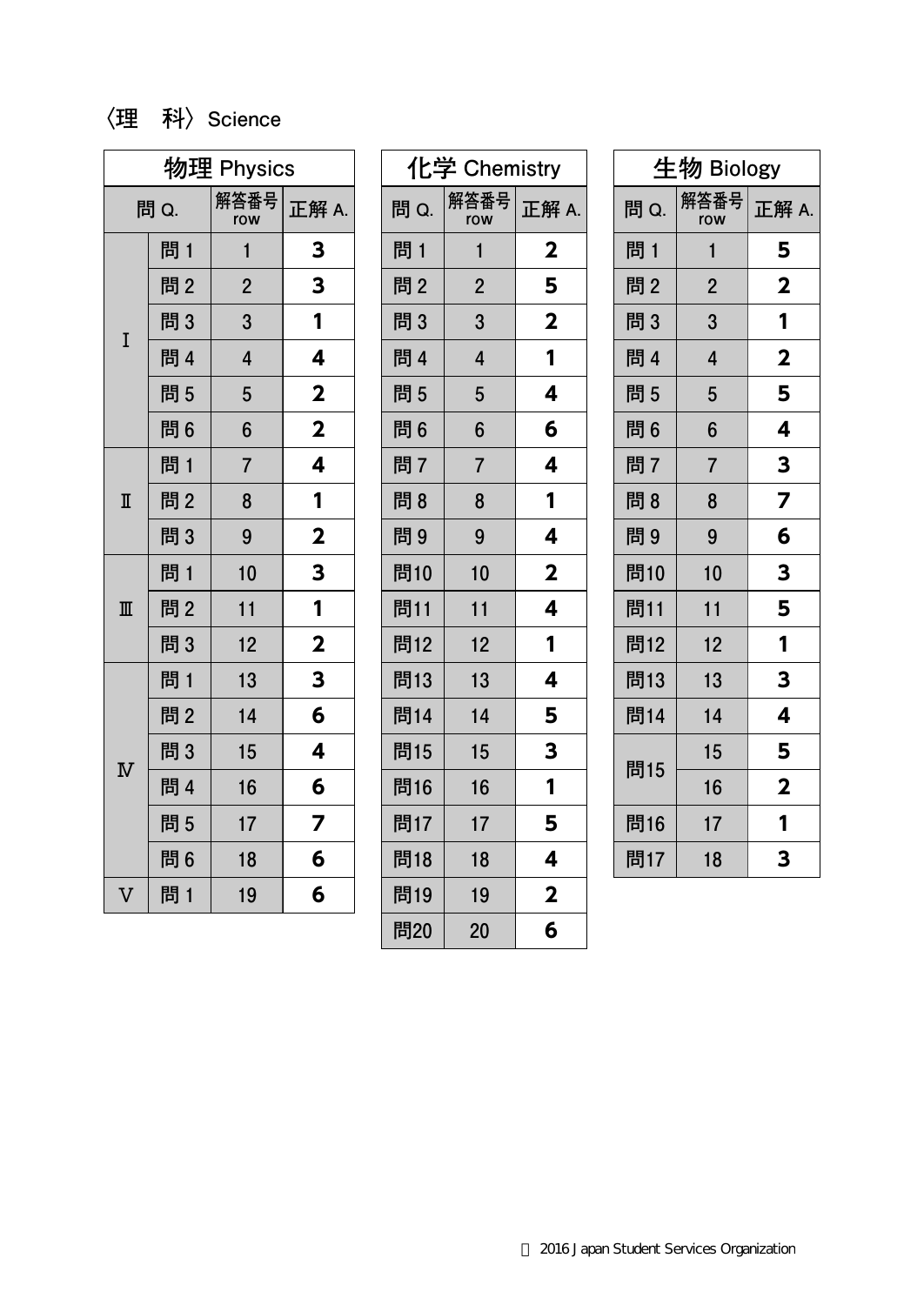## 〈総合科目〉 Japan and the World

| 問 Q. | 解答番号<br>row    | 正解 A.                   |
|------|----------------|-------------------------|
|      | 1              | $\mathbf 2$             |
| 問1   | $\overline{2}$ | 1                       |
|      | 3              | $\overline{\mathbf{2}}$ |
|      | $\overline{4}$ | 4                       |
|      | 5              | 3                       |
| 問2   | 6              | 4                       |
|      | $\overline{7}$ | 3                       |
|      | 8              | $\overline{\mathbf{2}}$ |
| 問3   | 9              | 1                       |
| 問 4  | 10             | 1                       |
| 問5   | 11             | 3                       |
| 問6   | 12             | 3                       |
| 問7   | 13             | 4                       |
| 問8   | 14             | $\overline{\mathbf{2}}$ |
| 問9   | 15             | 4                       |
| 問10  | 16             | 1                       |
| 問11  | 17             |                         |
| 問12  | 18             |                         |
| 問13  | 19             | 4                       |
| 問14  | 20             | 3                       |

| 問 Q. | 解答番号<br>row | 正解 A.                   |
|------|-------------|-------------------------|
|      | 21          | 1                       |
| 問15  | 22          | $\overline{\mathbf{2}}$ |
| 問16  | 23          | 1                       |
| 問17  | 24          | 4                       |
| 問18  | 25          | 4                       |
| 問19  | 26          | 1                       |
| 問20  | 27          | 1                       |
| 問21  | 28          | $\overline{\mathbf{2}}$ |
| 問22  | 29          | 3                       |
| 問23  | 30          | $\overline{\mathbf{2}}$ |
| 問24  | 31          | $\overline{\mathbf{2}}$ |
| 問25  | 32          | 4                       |
| 問26  | 33          | 3                       |
| 問27  | 34          | $\overline{\mathbf{2}}$ |
| 問28  | 35          | 1                       |
| 問29  | 36          | 1                       |
| 問30  | 37          | $\mathbf 2$             |
| 問31  | 38          | 3                       |